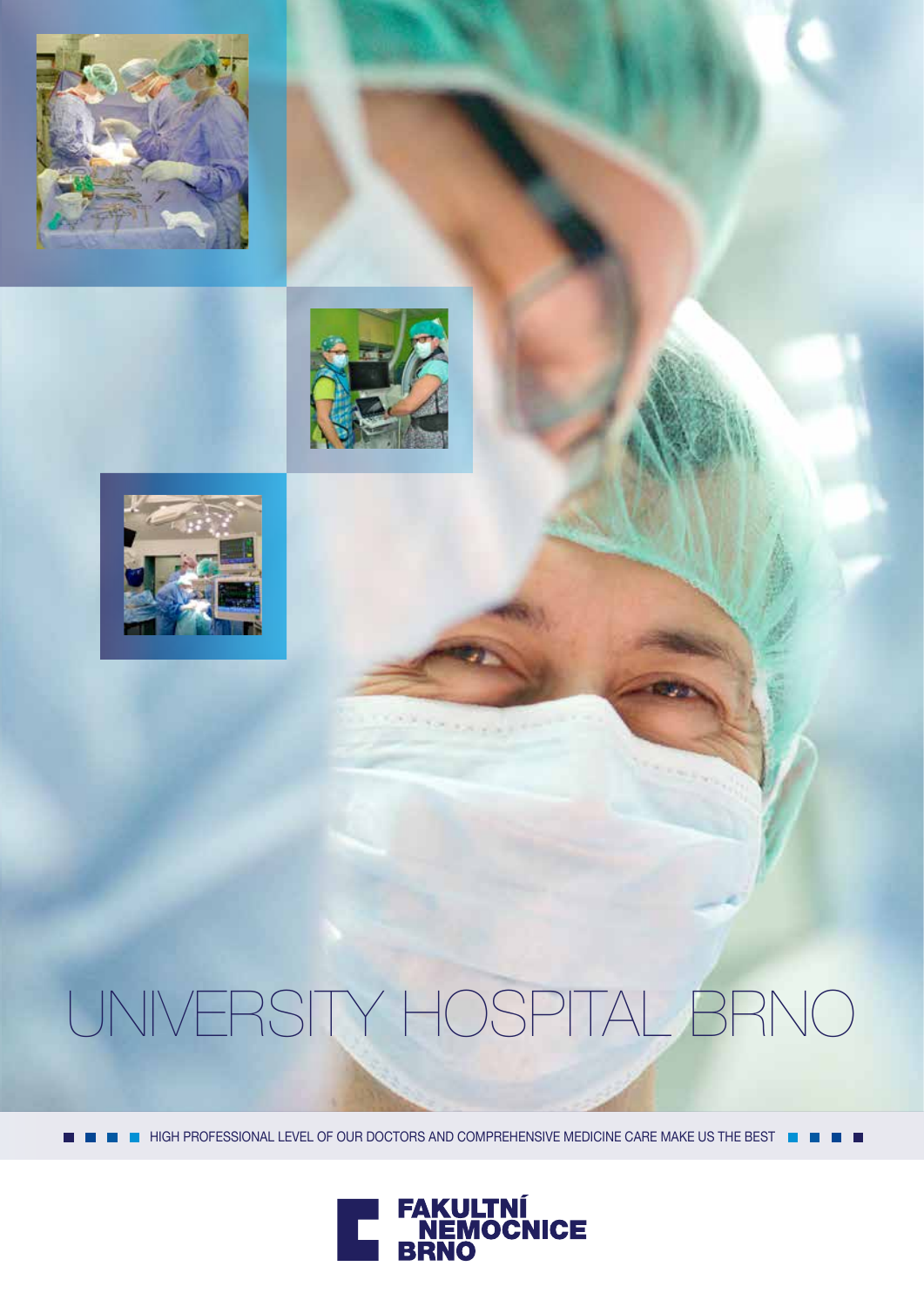

### Words of Director a kacamatan

History of the University Hospital Brno dates back to the thirties of the 20th century when the first buildings appeared, first the city disease-house, later the small hospital building and then other pavilions. Since then, many things have radically been changed in the premises of the hospital as well as in the sphere of medicine. Nowadays, the University Hospital Brno is the huge complex of buildings and the centre of modern care for human health, both in Moravia and throughout the Czech Republic. As any institution, we also have new strategic projects which can guarantee high quality services for our patients. We are the top-quality centre of adult and paediatric medicine; our doctors are included in the science-research teams, professional companies and academic workplaces. This presentation publication will briefly introduce you to the University Hospital in Brno.

I wish good health to everyone of you.

30 tis.

**SURGERY OPERATIONS** 

MUDr. Roman Kraus, MBA Director of the University Hospital Brno









BIRTHS





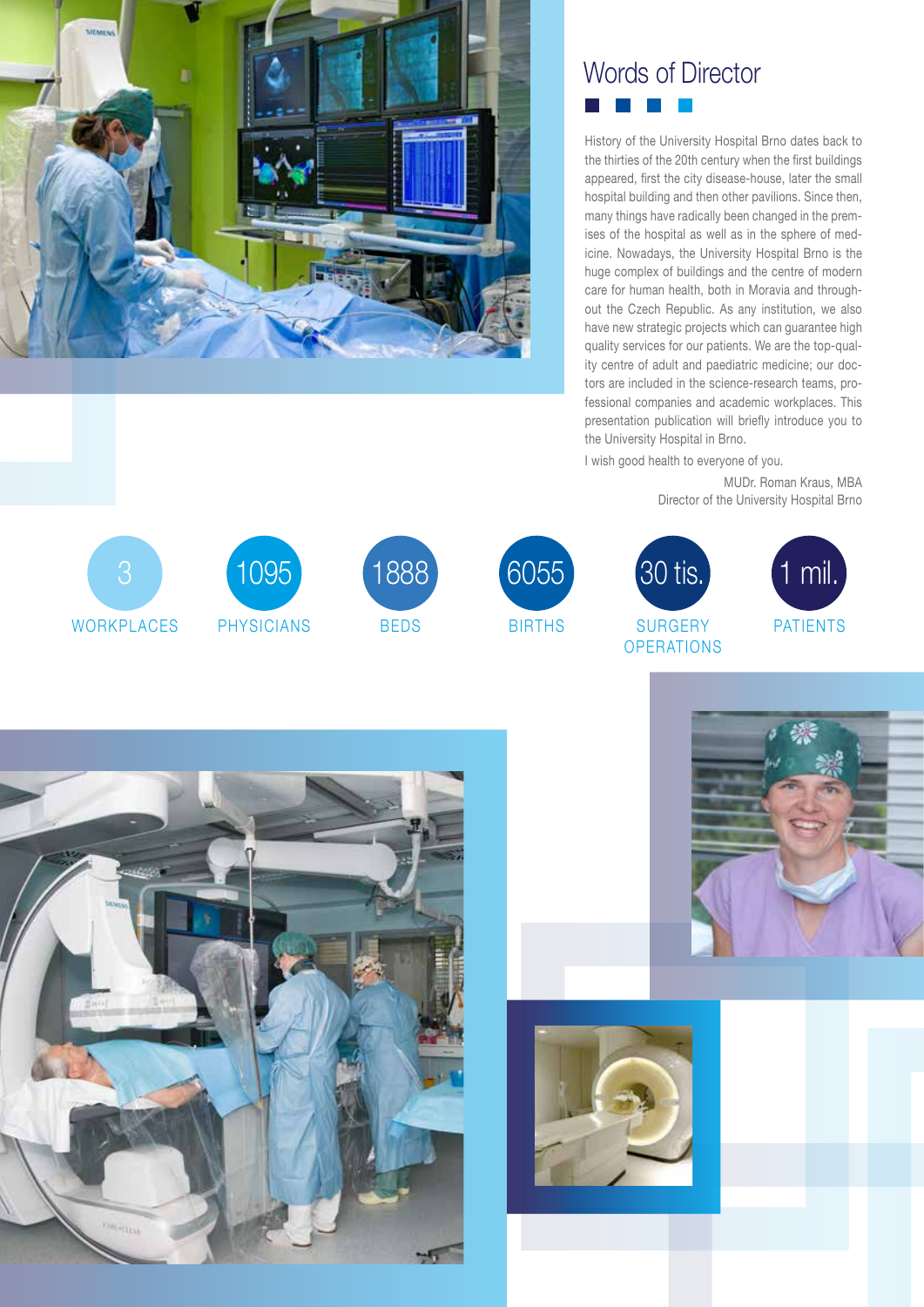# Centres of the University Hospital Brno

#### CENTRES SPECIFIED IN THE MINISTRY OF HEALTH CARE BULLETIN / CERTIFICATE OF THE STATUS OF THE "CENTRE" GIVEN BY THE MINISTRY OF HEALTH CARE

- Assisted Reproduction Centre
- Centre for the diagnosis and treatment of demyelinating diseases
- Centre of diabetology
- Centre of emergency transfusion
- Centre of highly specialized cerebro-vascular care
- Centre of highly specialized hemato-oncological care for children
- Centre of highly specialized hemato-oncological care for adults
- Centre of highly specialized intensive care in perinatology
- Centre of highly specialized oncological care for children
- Centre of highly specialized oncological care for adults in cooperation with Masaryk Oncological Institute and the University Hospital at St. Anna in Brno
- Centre of highly specialized care for adults and paediatric patients with haemophilia and other disorders of haemostasis
- Centre of highly specialized care for adults and paediatric patients with rare congenital and acquired hematopoietic disorders
- Centre of highly specialized care for pharmaco-resistant epilepsy of adults and children in cooperation with the University Hospital at St. Anna in Brno
- Centre of highly specialized healthcare in onco-gynecology
- Centre of highly specialized comprehensive cardiovascular care for adults
- Centre of highly specialized care for patients with burns
- Centre of highly specialized traumatological care for children
- Centre of highly specialized traumatological care for adults
- Centre of highly specialized comprehensive cardiovascular care for children
- **HIV** centre

#### CENTRES BASED ON RECOMMENDED PROFESSIONAL MEDICAL SOCIETIES

- Centre of biological treatment in rheumatology of children
- Centre of diagnosis and treatment of neuromuscular diseases
- Centre of diagnosis and treatment of sleep disorders
- Centre of idiopathic intestinal inflammation and biological therapy
- Centre of nutritional care
- Centre of treatment of serious psoriasis

#### CENTRES OF FN BRNO (UNIVERSITY HOSPITAL BRNO)

- Centre of highly specialized healthcare for patients with epidermolysis bullosa congenita
- Centre of highly specialized healthcare for patients with cystic fibrosis
- Spondylo-surgical centre

#### CENTRES INVOLVED IN THE EUROPEAN REFERENCE NETWORK

- Rare cancer and tumors paediatric diseases clinic of paediatric oncology
- Rare hematological diseases internal hematology and oncological clinic
- Rare neuromuscular diseases clinic of neurology, clinic of paediatric neurology
- Rare skin disorders paediatric clinic, children's dermatological department



# Clinics and departments

| DEPARTMENTS OF MEDICINE OF ADULT GENERATION -<br><b>SURGICAL BRANCHES - BOHUNICE PREMISES</b>                   |
|-----------------------------------------------------------------------------------------------------------------|
| Central operating halls I                                                                                       |
| Clinic of accident surgery                                                                                      |
| Clinic of anaesthesiology, resuscitation and intensive medicine                                                 |
| Clinic of burns and reconstructive surgery                                                                      |
| Clinic of eye treatments                                                                                        |
| Clinic of neurosurgery                                                                                          |
| Clinic of oral, jaw and facial surgery                                                                          |
| Department of ORL                                                                                               |
| Diagnostic and therapeutic centre                                                                               |
| Emergency and low-threshold income                                                                              |
| Endoscopic centre<br>Rehabilitation department                                                                  |
| Orthopedic clinic                                                                                               |
| Surgery clinic                                                                                                  |
| Urology clinic                                                                                                  |
|                                                                                                                 |
| DEPARTMENTS OF MEDICINE OF ADULT GENERATION -                                                                   |
| <b>INTERNAL BRANCHES - BOHUNICE PREMISES</b><br>Clinic of infectious diseases                                   |
|                                                                                                                 |
| Clinic of internal medicine, geriatrics and practical medicine<br>Clinic of pulmonary diseases and tuberculosis |
| Department of clinical psychology                                                                               |
| Department of hospital hygiene                                                                                  |
| Department of pain treatment                                                                                    |
| Dermato-venerological department                                                                                |
| Internal cardiology clinic                                                                                      |
| Internal gastroenterology clinic                                                                                |
| Internal hematology and oncology clinic                                                                         |
| Centre of molecular biology and genic therapy                                                                   |
| Neurological clinic                                                                                             |
| Psychiatric clinic                                                                                              |
| Sexology department                                                                                             |
|                                                                                                                 |
| DEPARTMENTS OF MEDICINE OF ADULT GENERATION - COMMON                                                            |
| <b>INVESTIGATION HEALTHCARE BRANCHES - BOHUNICE PREMISES</b>                                                    |
| Central sterilization                                                                                           |
| Clinic of paediatric radiology                                                                                  |
| Clinic of radiology and nuclear medicine                                                                        |
| Department of paediatric hematology                                                                             |
| Department of pathology                                                                                         |
| Department of clinical biochemistry                                                                             |
| Department of clinical hematology<br>Department of clinical microbiology                                        |
| Department of medical genetics                                                                                  |
| Transfusion and histic treatment department                                                                     |
|                                                                                                                 |
| DEPARTMENTS OF PAEDIATRIC MEDICINE - INTERNAL<br>AND SURGICAL BRANCHES - CHILDREN'S HOSPITAL                    |
| Central surgery operation halls III                                                                             |
| Children's ophthalmology clinic                                                                                 |
| Children's rehabilitation department                                                                            |
| Clinic of children's infectious diseases                                                                        |
| Clinic of children's neurology                                                                                  |
| Clinic of children's oncology                                                                                   |
| Clinic of children's ORL (Otorhinolaryngology)                                                                  |
| Clinic of paediatric anesthesiology and resuscitation                                                           |
| Clinic of paediatric surgery, orthopedics and traumatology                                                      |
| Health centre outpatient section                                                                                |
| Paediatric clinic                                                                                               |
| REPRODUCTIVE MEDICINE DEPARTMENT - MATERNAL                                                                     |
| <b>HOSPITAL IN OBILNI TRH</b>                                                                                   |
| Anesthesiology and resuscitation department II<br>Clinic of gynecology and obstetrics                           |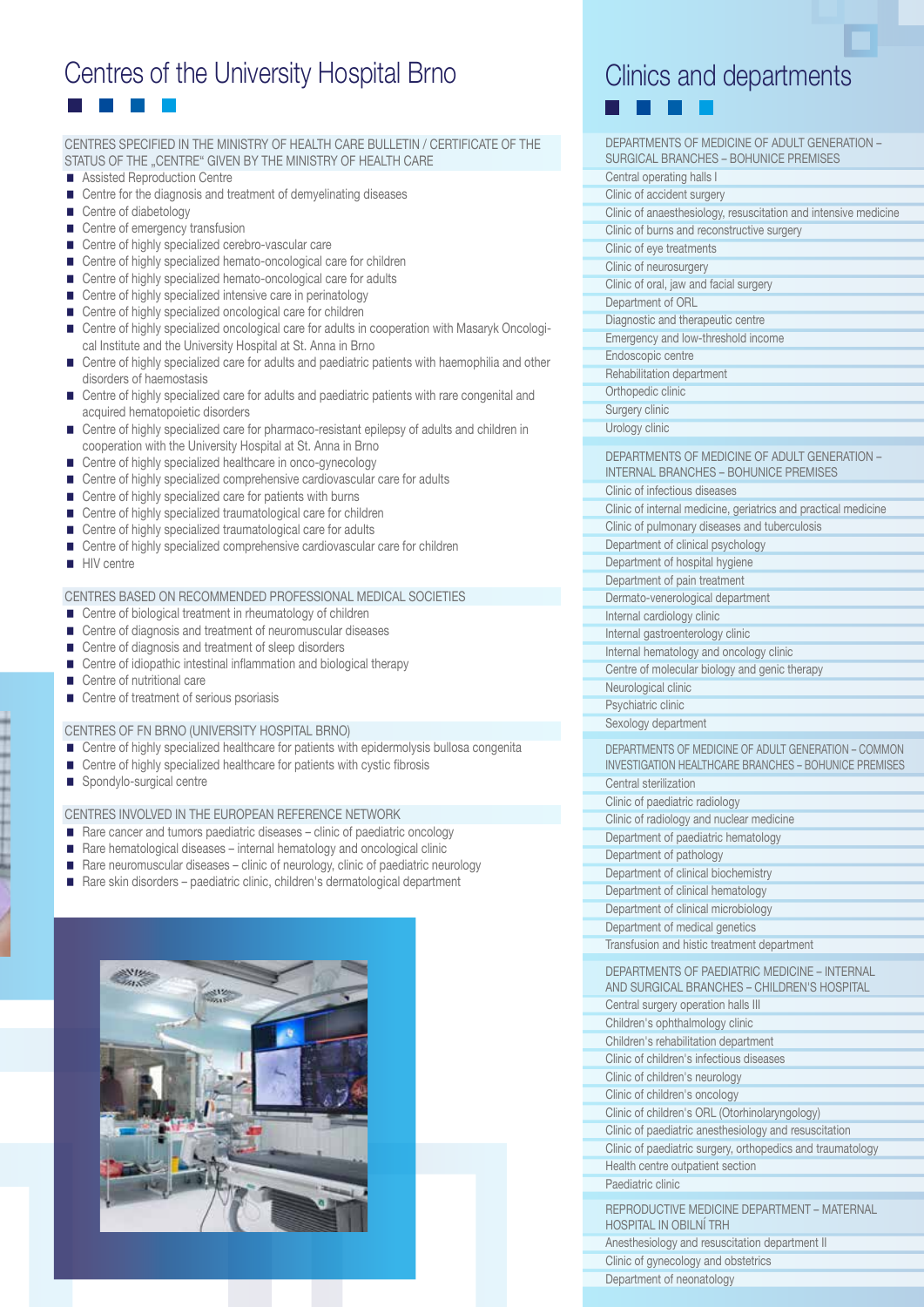

# University Hospital Brno

The University Hospital Brno is the second largest hospital in the Czech Republic; it is also the hospital of European importance. Patients of all ages are provided specialized and super-specialized care in all medical branches in accordance with the available knowledge of current medical science.

The University Hospital Brno consists of three departments: the Department of Medicine of Adult Generation with the premises in Brno Bohunice in Jihlava Street, Department of Paediatric Medicine with the premises in Černá Pole (Children's Hospital) and Department of Reproductive Medicine in Obilní Trh (Maternity Hospital). There are dozens of specialized professional clinics, institutes, centres and laboratories therein.





 $B \big| R \big| N \big| O \big|$ 

Brno is the second largest city in the Czech Republic. There are almost 400 thousand inhabitants. Other 150 thousand people commute to Brno every day to work. The city is a major centre of science, research, trade fair and innovative industry. It is also the city of universities with over 80,000 students in 14 universities.

The city of Brno is associated with many famous personalities; mainly the composer Leoš Janáček (1854-1928) and the founder of genetics Gregor Johann Mendel (1822-1884).

The architectural dominants of the city are the Cathedral of St. Peter and Paul, Špilberk Castle and the well-known functionalist villa Tugendhat included in the UNESCO List of World Heritage Sites.

The University Hospital Brno is the medical centre for the entire region covering the service area of more than one million inhabitants.

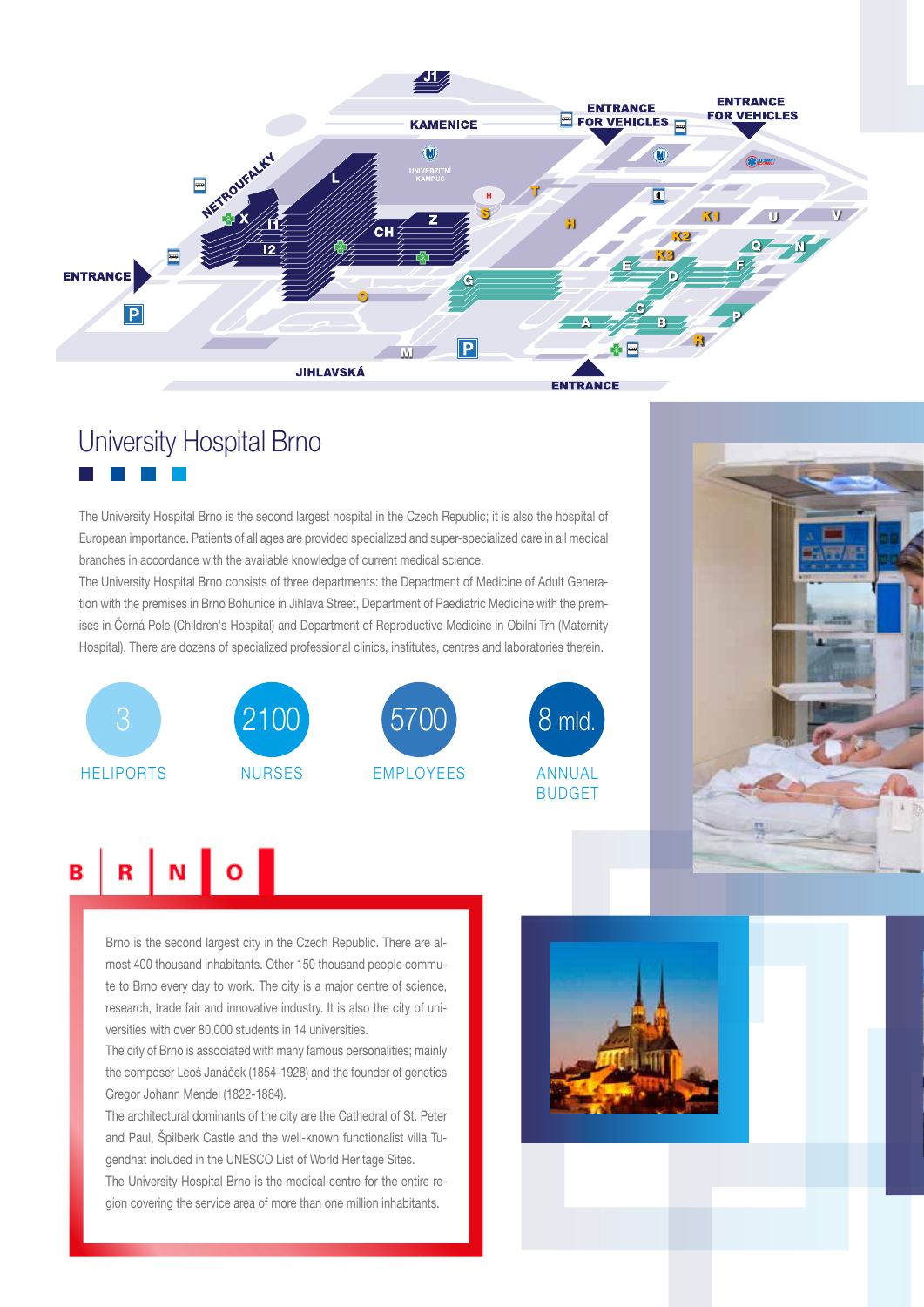



# Children's Hospital

The Children's Hospital of the University Hospital in Brno is a specialized and comprehensive facility for paediatric patients from their birth up to 19 years of age. The Children's Hospital includes several specialized centres belonging to the leading European workplaces of this kind. This hospital is a paediatric-oncological centre for the region of Moravia and Silesia. Since 2000 there has been one of two highly specialized children's trauma-centres in the Czech Republic.





### Maternity Hospital  $\sim$

The Maternity Hospital in Obilní Trh is one of two workplaces of the Gynecology and Obstetrics Clinic of the Faculty of Medicine at the Masaryk's University and the University Hospital Brno; the Maternity Hospital provides



comprehensive obstetric, gynecological, onco-gynecological and highly specialized comprehensive care in the field of perinatal medicine and assisted reproduction.

At the end of the 70s there was the beginning of successful program of out-of-body fertilization; the method of in vitro fertilization was introduced into clinical practice in 1986. The Centre of Assisted Reproduction 01 Brno currently offers all known methods and techniques of artificial fertilization.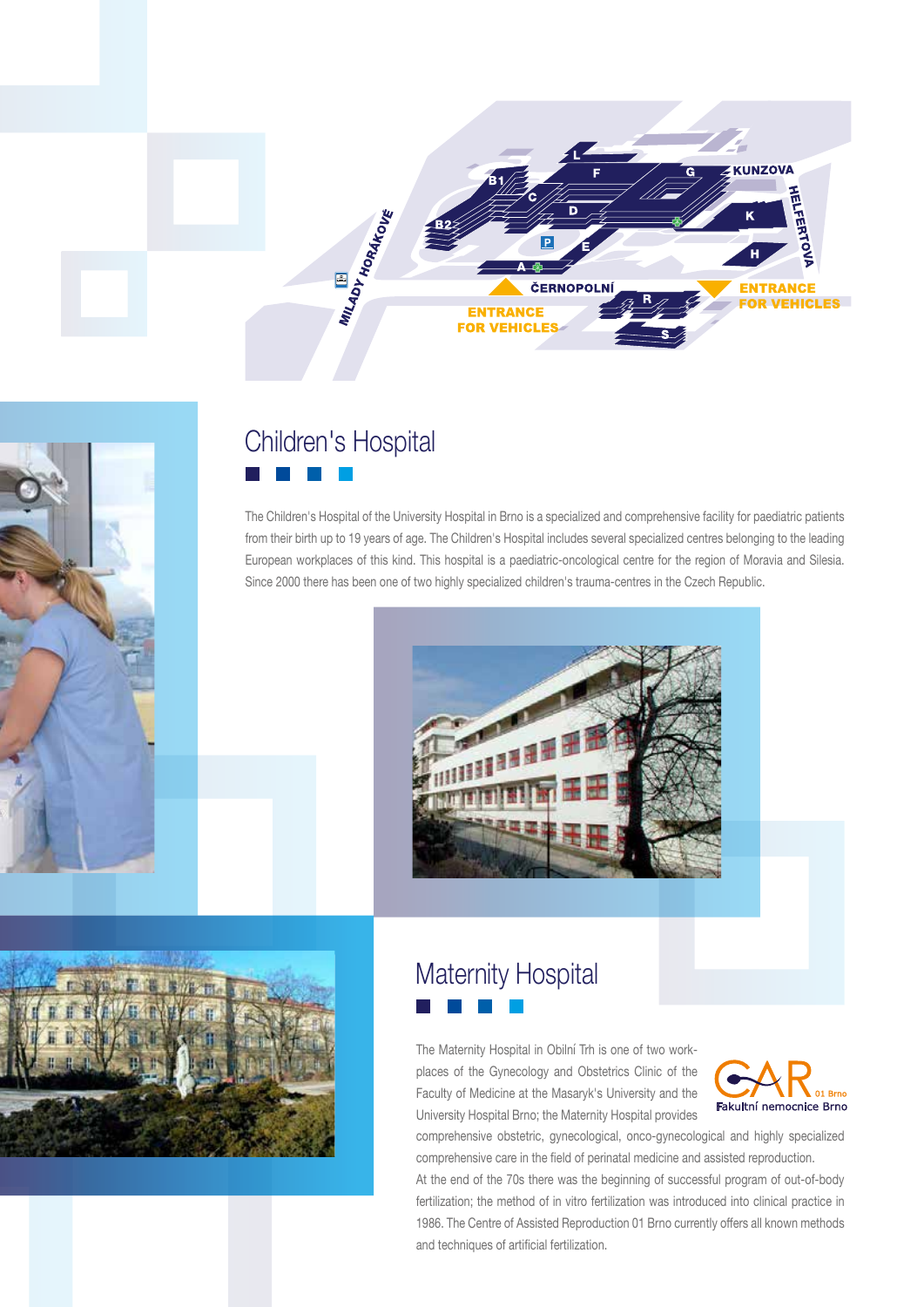

*Bohunice premises of the University Hospital Brno*

### History and Present Times

The University Hospital Brno was established by the Ministry of Health of the Czech Republic. The primary source of financing is the income earned for medical treatment provided by health insurance companies. Modern equipment, teams of professionals, comprehensive diagnostic and therapeutic facilities and close scientific and research co-operation with the Masaryk University in Brno make the University Hospital Brno one of the top facilities in the Czech healthcare system. Our hospital provides the Trauma-team of the Czech Republic which is used in emergency disasters in Europe and all over the world.

#### BOHUNICE PREMISES

The first building of the Bohunice premises was the city disease-house opened in 1934. After World War II there was strong need to build up a hospital for Brno. The hospital began to gradually grow up in 1969. The so-called Bed-tract (pavilion L), which is the dominant of the Bohunice premises of the University Hospital Brno, was officially opened at the end of 1989. In 1992, the complex of central surgery operation halls was built up there, the largest halls of this kind in the Moravia region.

The hospital in Bohunice has been operating as the Trauma-centre for adults since 2008. It is used for the patients from the regions of South-Moravia, part of the region of Zlín and the region called Vysočina. In 2010, the Spinal Departments and the second Intensive Care Unit of the Orthopedic Clinic were established; they became the last building stone in the mosaic of the new Trauma-centre of the University Hospital Brno (the largest one in the Czech Republic). Air transport patients are taken in two heliports, the second of which was established in September 2015.

#### CHILDREN'S HOSPITAL

The beginning times of the Children's Hospital are related to the year 1899 when the Hospital of Franz Joseph I began to operate in Černá Pole. After the Second World War, the Land National Committee decided to renovate and complete the hospital. In 1957, the Children's Hospital became the University Children's Hospital. At the present times, the Clinic of Paediatric Oncology is very reputable, specializing in treatment of solid tumors of children from all over Moravia region. In 2006, the new intensive care unit was established there – department for transplantation. Since 2000 there has been one of two high-specialized children's trauma-centres operating in the Children's Hospital, one of the two in the Czech Republic.

#### **MATERNITY HOSPITAL**

History of the Maternity Hospital in Obilní Trh begins in 1888 when the Land Maternity Hospital was established at this place. Shortly after establishment of the Czechoslovak Republic and after founding of Masaryk University, the Maternity Hospital was used as the place for teaching Obstetrics and Gynecology. The Gynecology and Obstetrics Clinic of the Faculty of Medicine at the Masaryk's University was established in these times and it has still been operating. In the 50s of the 20th century, the emphasis was placed on cooperation between the departments of obstetrics and pediatrics; there was development of neonatology. In the second half of the 80s of the 20th century, this department became a pioneer in assisted reproduction. Currently, it provides the patients and women in childbeds with comprehensive care within the full spectrum of the field.



*Visualization of the new maternity hospital*



*the 20th century*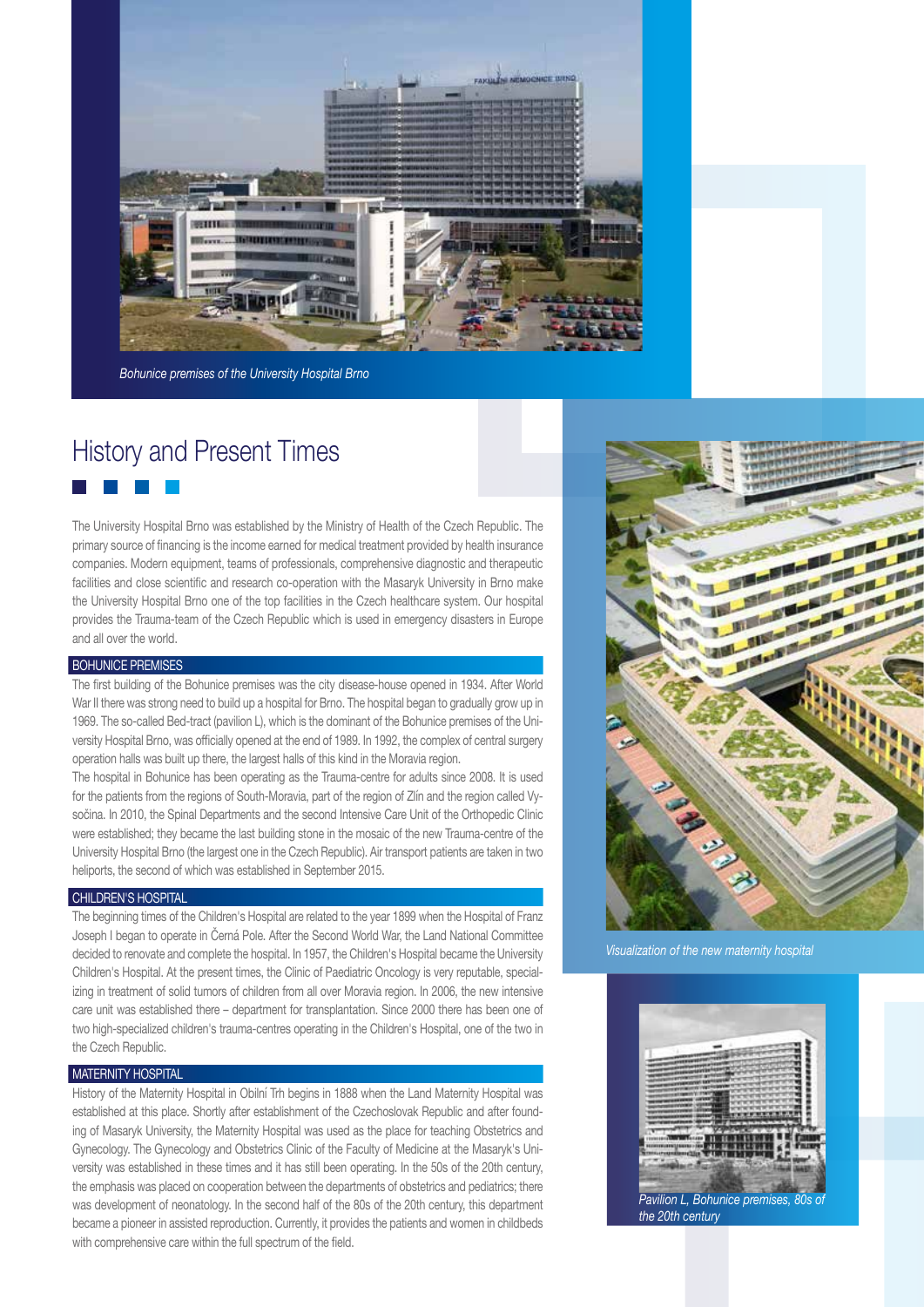# Modernization of the University Hospital Brno

#### MOST ADVANCED MATERNITY HOSPITAL – PROJECT OF UNIVERSITY HOSPITAL BRNO

The Clinic of Gynecology and Obstetrics of the Faculty of Medicine at the Masaryk's University and the University Hospital Brno belongs to the largest obstetrics departments in the Czech Republic and also in Central Europe. There are over six thousand births carried out annually. Currently, it is located in two places – the Maternity Hospital in Obilní Trh and in the premises of the University Hospital Brno in Bohunice. For this reason, construction of the state-of-the-art maternity hospital is planned in the Bohunice premises. This would centralize both the departments together. Construction of the new maternity hospital belongs to the most strategic projects of the Ministry of Health of the Czech Republic, having the budget of CZK 1.9 billion.





#### PSYCHIATRIC CLINIC OF FN BRNO WILL UNDERGO LARGE RECONSTRUCTION

The Psychiatric Clinic of the Faculty of Medicine at the Masaryk's University and the University Hospital Brno provides acute psychiatric care and community services corresponding to the so-called Centre of Mental Health. The main building of the clinic will undergo total reconstruction and will be supplemented by two low-floor extension buildings. In case of psychiatric care, use of the exterior is very significant, which is heavily reflected in the overall concept of arrangement of the building and its interconnection with park and landscaping works. The project will be co-financed by the European Union (IROP) and the Ministry of Health of the Czech Republic; expected investment reaches CZK 500 million.







*Disease-house, 30s of the 20th century*

*Construction of Pavilion Z, Bohunice premises,*